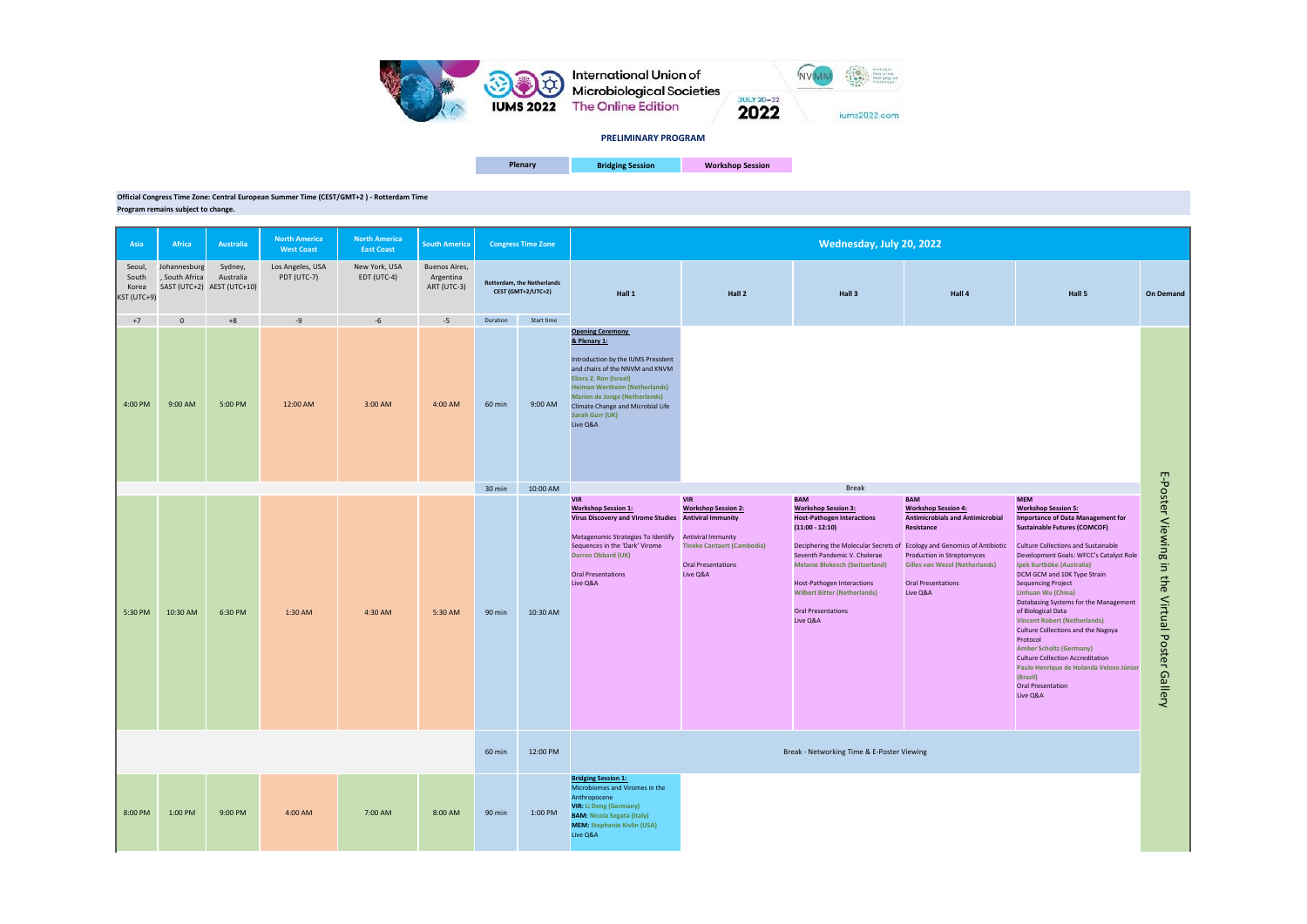|          |         |          |          |          |          | 30 min | 2:30 PM | <b>Break</b>                                                                                                                                                                                                                                |                                                                                                                                                                                                        |                                                                                                                                                                                                                                                                                                                                          |                                                                                                                                                                                                                                                                       |                                                                                                                                                                                                                                                                                                                                                                                                                                                                                                                                               |
|----------|---------|----------|----------|----------|----------|--------|---------|---------------------------------------------------------------------------------------------------------------------------------------------------------------------------------------------------------------------------------------------|--------------------------------------------------------------------------------------------------------------------------------------------------------------------------------------------------------|------------------------------------------------------------------------------------------------------------------------------------------------------------------------------------------------------------------------------------------------------------------------------------------------------------------------------------------|-----------------------------------------------------------------------------------------------------------------------------------------------------------------------------------------------------------------------------------------------------------------------|-----------------------------------------------------------------------------------------------------------------------------------------------------------------------------------------------------------------------------------------------------------------------------------------------------------------------------------------------------------------------------------------------------------------------------------------------------------------------------------------------------------------------------------------------|
| 10:00 PM | 3:00 PM | 11:00 PM | 6:00 AM  | 9:00 AM  | 10:00 AM | 90 min | 3:00 PM | <b>VIR</b><br><b>Workshop Session 6:</b><br><b>Mechanisms of Replication and</b><br><b>Assembly</b><br>Mechanisms of Replication and<br>Assembly<br>Aartjan te Velthuis (USA)<br><b>Oral Presentations</b><br>Live Q&A                      | <b>VIR</b><br><b>Workshop Session 7:</b><br><b>Virus Evolution and Emergence</b><br>Virus Evolution and Emergence<br><b>Sebastian Lequime (Netherlands)</b><br><b>Oral Presentations</b><br>Live Q&A   | <b>BAM</b><br><b>Workshop Session 8:</b><br><b>Microbial Communities and</b><br><b>Microbiomes</b><br><b>Microbial Communities and</b><br>Microbiomes 01<br><b>Marnix Medema (Netherlands)</b><br><b>Microbial Communities and</b><br><b>Microbiomes 02</b><br><b>Pieter Dorrestein (USA)</b><br><b>Oral Presentations</b><br>Live Q&A   | <b>BAM</b><br><b>Workshop Session 9:</b><br><b>Plant-Microbe Interactions</b><br>Plant-Microbe Interactions 01<br><b>Roeland Berendsen (Netherlands)</b><br>Plant-Microbe Interactions 02<br><b>Silke Robatzek (Germany)</b><br><b>Oral Presentations</b><br>Live Q&A | <b>MEM</b><br><b>Workshop Session 10:</b><br><b>Toxicogenic Fungi: Biology and</b><br>Taxonomy ICFM-Taxonomy of<br><b>Aspergillus and Penicillium</b><br>Mycotoxigentic Fungi and Climate Change<br><b>Angel Medina Vaya (UK)</b><br>Mycotoxigenic Fungi in Nigeria<br><b>Chibundu Ezekiel (Nigeria)</b><br>Lecture Title TBC<br><b>Wayne Michael Jurick II (USA)</b><br>Studies on the Relevance of Secondary<br>Metabolites for Fungal Habitat Adaptation<br><b>Markus Schmidt-Heydt (Germany)</b><br><b>Oral Presentations</b><br>Live Q&A |
|          |         |          |          |          |          | 30 min | 4:30 PM |                                                                                                                                                                                                                                             |                                                                                                                                                                                                        | <b>Break</b>                                                                                                                                                                                                                                                                                                                             |                                                                                                                                                                                                                                                                       |                                                                                                                                                                                                                                                                                                                                                                                                                                                                                                                                               |
| 12:00 AM | 5:00 PM | 1:00 AM  | 8:00 AM  | 11:00 AM | 12:00 PM | 90 min | 5:00 PM | <b>Bridging Session 2:</b><br>Innate Immunity as a First Line<br>against Viruses, Bacteria and Fungi<br><b>VIR: Sonja Best (USA)</b><br><b>BAM: Suzan Rooijakkers</b><br>(Netherlands)<br><b>MEM: Mihai Netea (Netherlands)</b><br>Live Q&A |                                                                                                                                                                                                        |                                                                                                                                                                                                                                                                                                                                          |                                                                                                                                                                                                                                                                       |                                                                                                                                                                                                                                                                                                                                                                                                                                                                                                                                               |
|          |         |          |          |          |          | 30 min | 6:30 PM | <b>Break</b>                                                                                                                                                                                                                                |                                                                                                                                                                                                        |                                                                                                                                                                                                                                                                                                                                          |                                                                                                                                                                                                                                                                       |                                                                                                                                                                                                                                                                                                                                                                                                                                                                                                                                               |
| 2:00 AM  | 7:00 PM | 3:00 AM  | 10:00 AM | 1:00 PM  | 2:00 PM  | 90 min | 7:00 PM | <b>VIR</b><br><b>Workshop Session 11:</b><br><b>Pathogenesis of Viral Diseases</b><br>Pathogenesis of Viral Diseases<br><b>Mart Lamers (Netherlands)</b><br><b>Oral Presentations</b><br>Live Q&A                                           | <b>VIR</b><br><b>Workshop Session 12:</b><br><b>Novel Approaches to Virus Control</b><br>Novel Approaches to Virus Control<br><b>Jelke Fros (Netherlands)</b><br><b>Oral Presentations</b><br>Live Q&A | <b>BAM</b><br><b>Workshop Session 13:</b><br><b>Gene Expression, Gene Regulation</b><br>and Development<br>Gene Expression, Gene Regulation<br>and Development<br><b>Didier Mazel (France)</b><br>The Promises and Challenges of<br>Programmable RNA Antibiotics<br><b>Jörg Vogel (Germany)</b><br><b>Oral Presentations</b><br>Live Q&A | <b>BAM</b><br><b>Workshop Session 14:</b><br><b>Microbiome and Health</b><br>Potential Drivers of Plasticity and<br>Persistence of the Animal<br>Microbiome<br>Itzik Mizrahi (Israel)<br><b>Oral Presentations</b><br>Live Q&A                                        | <b>MEM</b><br><b>Workshop Session 15:</b><br><b>Oomycetes as Biocontrol Agents and</b><br><b>Parasites</b><br>Phytophthora Zoospores Display<br>Klinokinetic Behaviour in Response to a<br>Chemoattractant<br><b>Michiel Kasteel (Netherlands)</b><br>Oomycetes as Biocontrol Agents and<br>Parasites<br>Javier Dieguez Uribeondo (Spain)<br>Live Q&A                                                                                                                                                                                         |

| <b>Workshop Session 10:</b>               |
|-------------------------------------------|
| Toxicogenic Fungi: Biology and            |
| Taxonomy ICFM-Taxonomy of                 |
| <b>Aspergillus and Penicillium</b>        |
|                                           |
| Mycotoxigentic Fungi and Climate Change   |
| Angel Medina Vaya (UK)                    |
| Mycotoxigenic Fungi in Nigeria            |
| <b>Chibundu Ezekiel (Nigeria)</b>         |
| Lecture Title TBC                         |
| Wayne Michael Jurick II (USA)             |
| Studies on the Relevance of Secondary     |
| Metabolites for Fungal Habitat Adaptation |
| <b>Markus Schmidt-Heydt (Germany)</b>     |
| <b>Oral Presentations</b>                 |
| Live Q&A                                  |

E-Poster Viewing in the Virtual Poster Gallery E-Poster Viewing in the Virtual Poster Gallery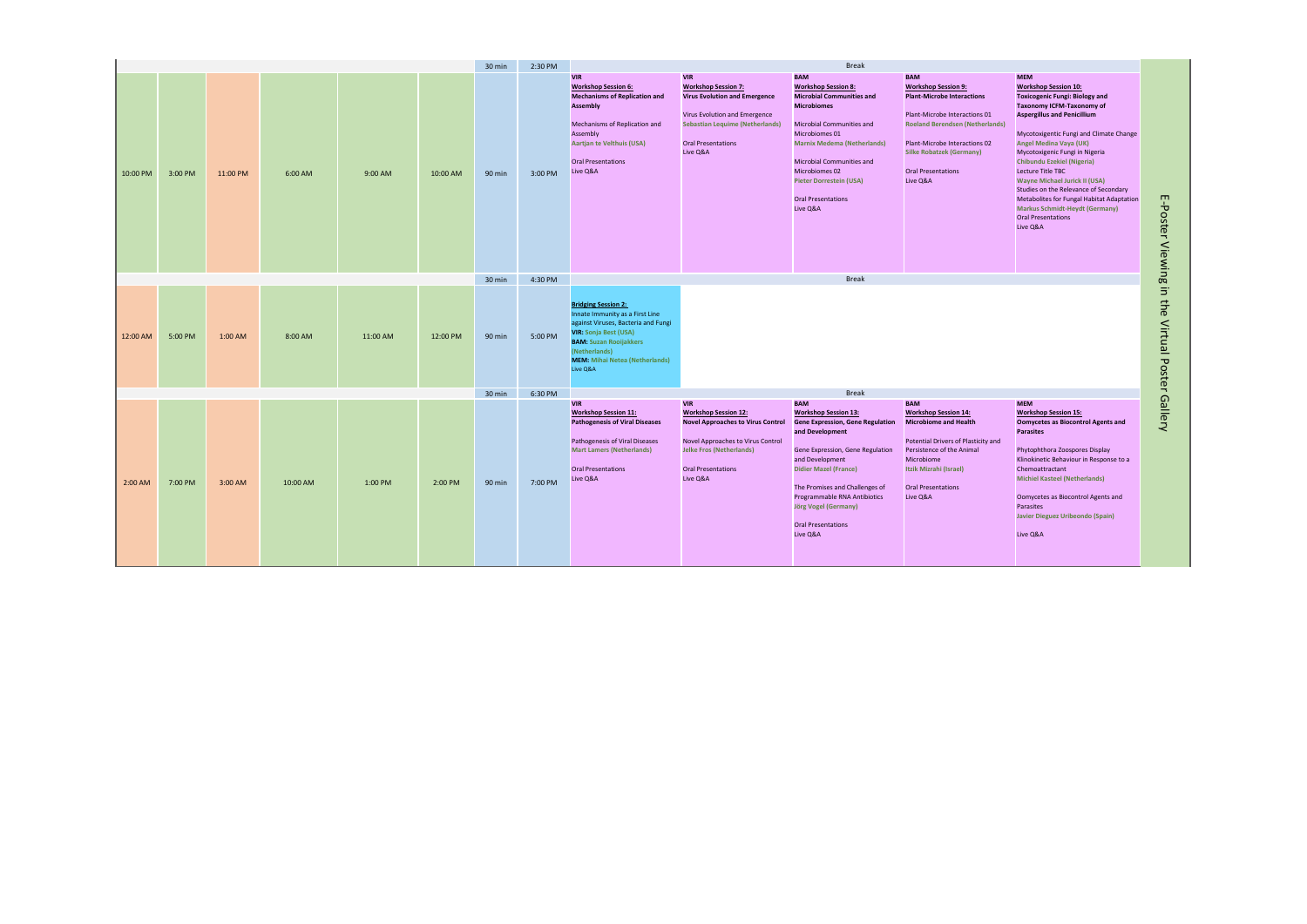| Asia                                    | <b>Africa</b>                  | <b>Australia</b>                                   | <b>North America</b><br><b>West Coast</b> | <b>North America</b><br><b>East Coast</b> | <b>South America</b>                      |               | <b>Congress Time Zone</b>                               | Thursday, July 21, 2022                                                                                                                                                                                                                                                                                            |        |                                                                                                                                                                                                                          |                                                                                                                                                                                                        |  |
|-----------------------------------------|--------------------------------|----------------------------------------------------|-------------------------------------------|-------------------------------------------|-------------------------------------------|---------------|---------------------------------------------------------|--------------------------------------------------------------------------------------------------------------------------------------------------------------------------------------------------------------------------------------------------------------------------------------------------------------------|--------|--------------------------------------------------------------------------------------------------------------------------------------------------------------------------------------------------------------------------|--------------------------------------------------------------------------------------------------------------------------------------------------------------------------------------------------------|--|
| Seoul,<br>South<br>Korea<br>KST (UTC+9) | Johannesburg<br>, South Africa | Sydney,<br>Australia<br>SAST (UTC+2) AEST (UTC+10) | Los Angeles, USA<br>PDT (UTC-7)           | New York, USA<br>EDT (UTC-4)              | Buenos Aires,<br>Argentina<br>ART (UTC-3) |               | <b>Rotterdam, the Netherlands</b><br>CEST (GMT+2/UTC+2) | Hall 1                                                                                                                                                                                                                                                                                                             | Hall 2 | Hall 3                                                                                                                                                                                                                   | Hall 4                                                                                                                                                                                                 |  |
| $+7$                                    | $\mathbf{0}$                   | $+8$                                               | -9                                        | $-6$                                      | $-5$                                      | Duration      | Start time                                              |                                                                                                                                                                                                                                                                                                                    |        |                                                                                                                                                                                                                          |                                                                                                                                                                                                        |  |
| 4:00 PM                                 | 9:00 AM                        | 5:00 PM                                            | 12:00 AM                                  | 3:00 AM                                   | 4:00 AM                                   | <b>60 min</b> | 9:00 AM                                                 | <b>Plenary Session 2:</b><br><b>Complex Systems, Disturbances and</b><br><b>Disruption</b><br>Introduction by the chair<br>Complex Systems, Disturbances and<br><b>Disruption</b><br><b>Stuart Kauffman (USA)</b><br>Live Q&A                                                                                      |        |                                                                                                                                                                                                                          |                                                                                                                                                                                                        |  |
|                                         |                                |                                                    |                                           |                                           |                                           | 30 min        | 10:00 AM                                                | <b>Break</b>                                                                                                                                                                                                                                                                                                       |        |                                                                                                                                                                                                                          |                                                                                                                                                                                                        |  |
| 5:30 PM                                 | 10:30 AM                       | 6:30 PM                                            | 1:30 AM                                   | 4:30 AM                                   | 5:30 AM                                   | 90 min        | 10:30 AM                                                | <b>VIR</b><br><b>Workshop Session 16:</b><br><b>Sex Differences in Virus-Host</b><br><b>Interaction &amp; Determinants of Host</b><br>Range<br>Sex Differences in Virus-Host<br>Interaction<br>Sabra Klein (USA)<br>Determinants of Host Range<br><b>Ben Longdon (UK)</b><br><b>Oral Presentations</b><br>Live Q&A |        | <b>BAM</b><br><b>Workshop Session 17:</b><br><b>Microbial Evolution and Diversity</b><br>Evolution of Resistance to Last-Resort<br><b>Antibiotics</b><br>William van Schaik, UK<br><b>Oral Presentations</b><br>Live Q&A | <b>BAM</b><br><b>Workshop Session 18:</b><br><b>New Insights into Phage Ba</b><br><b>Interactions</b><br>New Insights into Phage Bac<br><b>Interactions</b><br><b>Bas Dutilh (Germany)</b><br>Live Q&A |  |
|                                         |                                |                                                    |                                           |                                           |                                           |               | 12:00 PM                                                |                                                                                                                                                                                                                                                                                                                    |        | Break - Networking Time & E-Poster Viewing                                                                                                                                                                               |                                                                                                                                                                                                        |  |

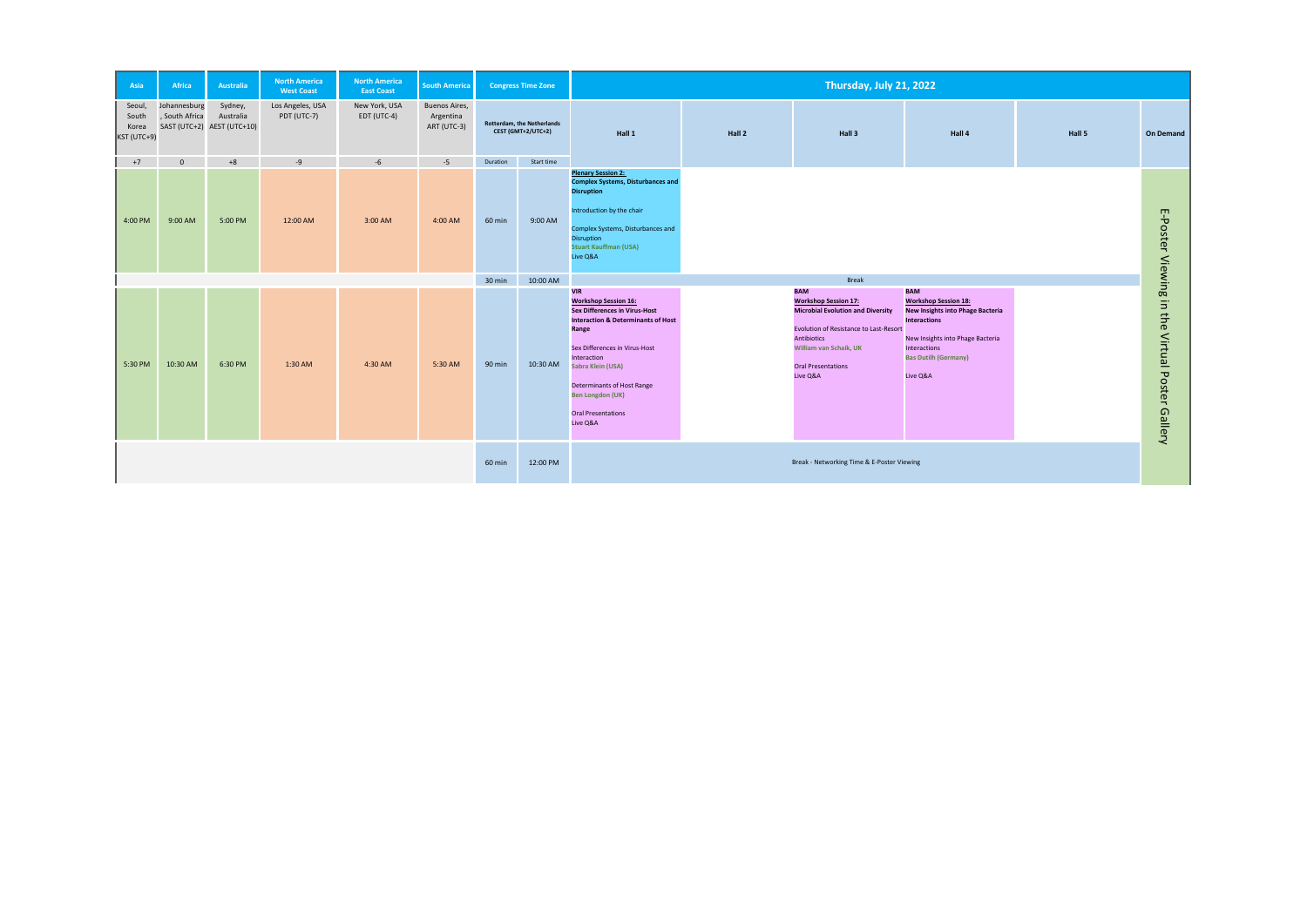| 8:00 PM  | 1:00 PM | 9:00 PM  | 4:00 AM  | 7:00 AM  | 8:00 AM  | 90 min           | 1:00 PM | <b>Bridging Session 3:</b><br>Return After a Period of Absence:<br>Dormancy, Persistence and Relapse<br><b>VIR: George Verjans (Netherlands)</b><br><b>BAM: Yousef Abu Kwaik (USA)</b><br><b>MEM: Chris Wong (China)</b><br>Live Q&A                                                                                                                                                                                                                                                                    |                                                                                                                                                                                                                                                             |                                                                                                                                                                                         |                                                                                                                                                                                                                                                                                                                               |
|----------|---------|----------|----------|----------|----------|------------------|---------|---------------------------------------------------------------------------------------------------------------------------------------------------------------------------------------------------------------------------------------------------------------------------------------------------------------------------------------------------------------------------------------------------------------------------------------------------------------------------------------------------------|-------------------------------------------------------------------------------------------------------------------------------------------------------------------------------------------------------------------------------------------------------------|-----------------------------------------------------------------------------------------------------------------------------------------------------------------------------------------|-------------------------------------------------------------------------------------------------------------------------------------------------------------------------------------------------------------------------------------------------------------------------------------------------------------------------------|
|          |         |          |          |          |          | 30 min           | 2:30 PM |                                                                                                                                                                                                                                                                                                                                                                                                                                                                                                         | <b>Break</b>                                                                                                                                                                                                                                                |                                                                                                                                                                                         |                                                                                                                                                                                                                                                                                                                               |
| 10:00 PM | 3:00 PM | 11:00 PM | 6:00 AM  | 9:00 AM  | 10:00 AM | 90 min           | 3:00 PM | <b>MEM</b><br><b>Workshop Session 19:</b><br><b>Eukaryotic Anti-Microbial Resistance</b><br>Malaria Resistance - Need to Decide<br>on Names<br><b>Raymond St. Leger (USA)</b><br>Dermatophytes in India<br><b>Anuradha Chowdhary (India)</b><br>The Successful Global Spread of Azole<br>Resistance in Aspergillus Fumigatus;<br>Accidental or Inevitable?<br><b>Eveline Snelders (Netherlands)</b><br>Antiviral Drug Resistance and<br><b>Immune Evasion</b><br><b>Allie Greaney (USA)</b><br>Live Q&A | <b>BAM</b><br><b>Workshop Session 20:</b><br><b>Microbial Biotechnology and</b><br><b>Applied Microbiology</b><br>Microbial Biotechnology and Applied Sonja Albers (Germany)<br>Microbiology<br><b>Speaker TBA</b><br><b>Oral Presentations</b><br>Live Q&A | <b>BAM</b><br><b>Workshop Session 21:</b><br><b>Extremophiles and Archaea</b><br>Extremophiles and Archaea 01<br><b>Extremophiles and Archaea 02</b><br>Uri Gophna (Israel)<br>Live Q&A | <b>MEM</b><br><b>Workshop Session 22:</b><br><b>Mycoviruses</b><br>Mycoviruses in Aspergillus Fumigatus<br><b>Ioly Kotta-Loizou (UK)</b><br>First Mycovirus with an Extracellular Life<br>Phase in Sclerotina Scleroti<br><b>Speaker TBA</b><br>A Novel Mycovirus in Malassezia<br><b>Giuseppe Ianiri (Italy)</b><br>Live Q&A |
|          |         |          |          |          |          | 30 min           | 4:30 PM |                                                                                                                                                                                                                                                                                                                                                                                                                                                                                                         | <b>Break</b>                                                                                                                                                                                                                                                |                                                                                                                                                                                         |                                                                                                                                                                                                                                                                                                                               |
| 12:00 AM | 5:00 PM | 1:00 AM  | 8:00 AM  | 11:00 AM | 12:00 PM | 90 min           | 5:00 PM | <b>Bridging Session 4:</b><br>The Development of Resistance:<br>Host-Pathogen Arms Race<br><b>VIR: Graciela Andrei (Belgium)</b><br><b>BAM: Kimberly Kline (Singapore)</b><br><b>MEM: Pablo Antonio Chong Aguirre</b><br>(Ecuador)<br>Live Q&A                                                                                                                                                                                                                                                          |                                                                                                                                                                                                                                                             |                                                                                                                                                                                         |                                                                                                                                                                                                                                                                                                                               |
|          |         |          |          |          |          | $30 \text{ min}$ | 6:30 PM |                                                                                                                                                                                                                                                                                                                                                                                                                                                                                                         | <b>Break</b>                                                                                                                                                                                                                                                |                                                                                                                                                                                         |                                                                                                                                                                                                                                                                                                                               |
| 2:00 AM  | 7:00 PM | 3:00 AM  | 10:00 AM | 1:00 PM  | 2:00 PM  | 60 min           | 7:00 PM | Panel discussion:<br>Science Communication as an<br>Antidote to Misinformation<br>Moderator:<br><b>Jeffrey Almond (UK)</b><br>Panelists:<br><b>Stephanie Kivlin (USA)</b><br>Jeremy Farrar (UK)<br><b>Marion Koopmans (Netherlands)</b>                                                                                                                                                                                                                                                                 |                                                                                                                                                                                                                                                             |                                                                                                                                                                                         |                                                                                                                                                                                                                                                                                                                               |